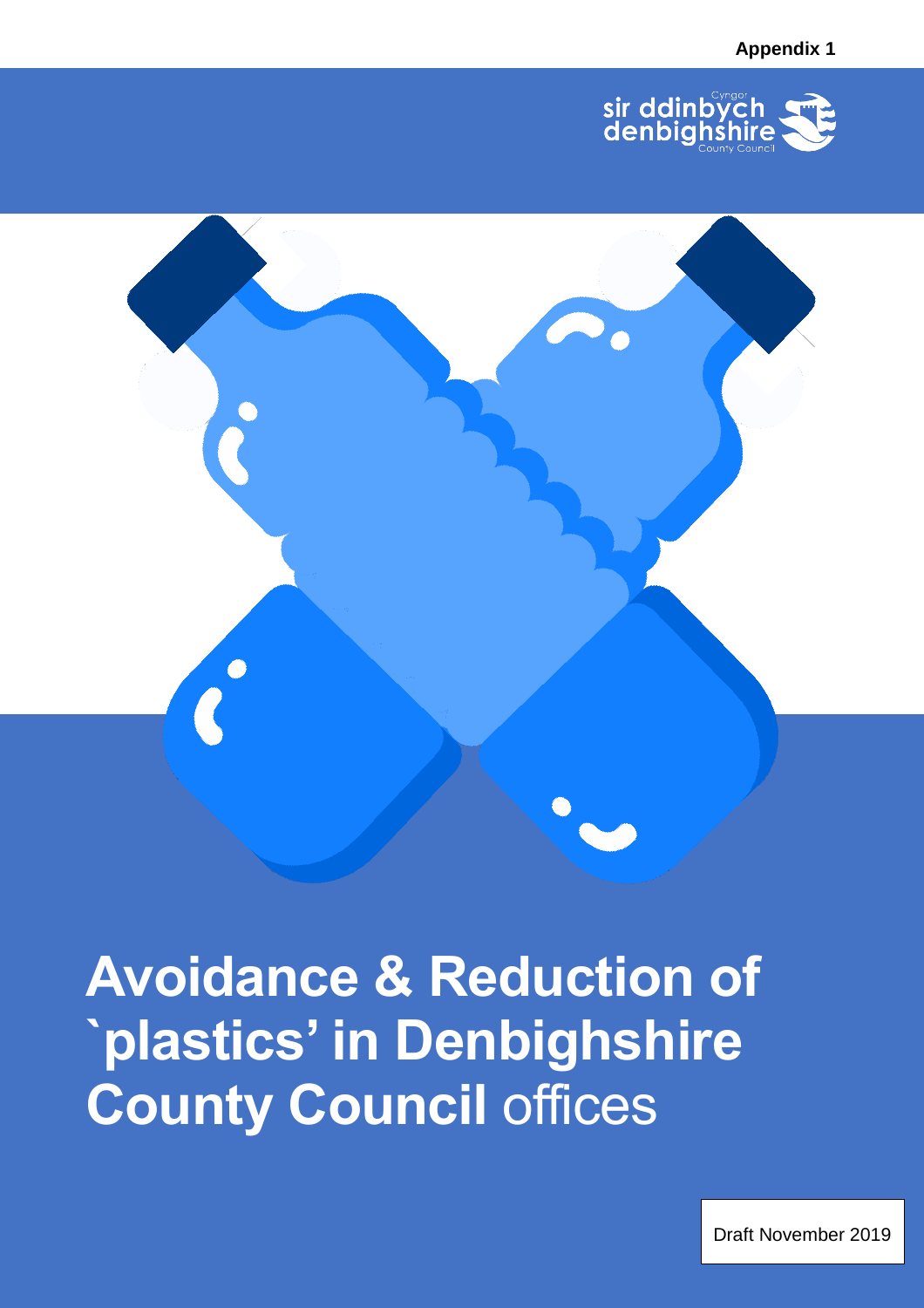## <span id="page-1-0"></span>**Contents**

| 9 ways to reduce your plastic use Making just a few small changes can have a big |  |
|----------------------------------------------------------------------------------|--|
|                                                                                  |  |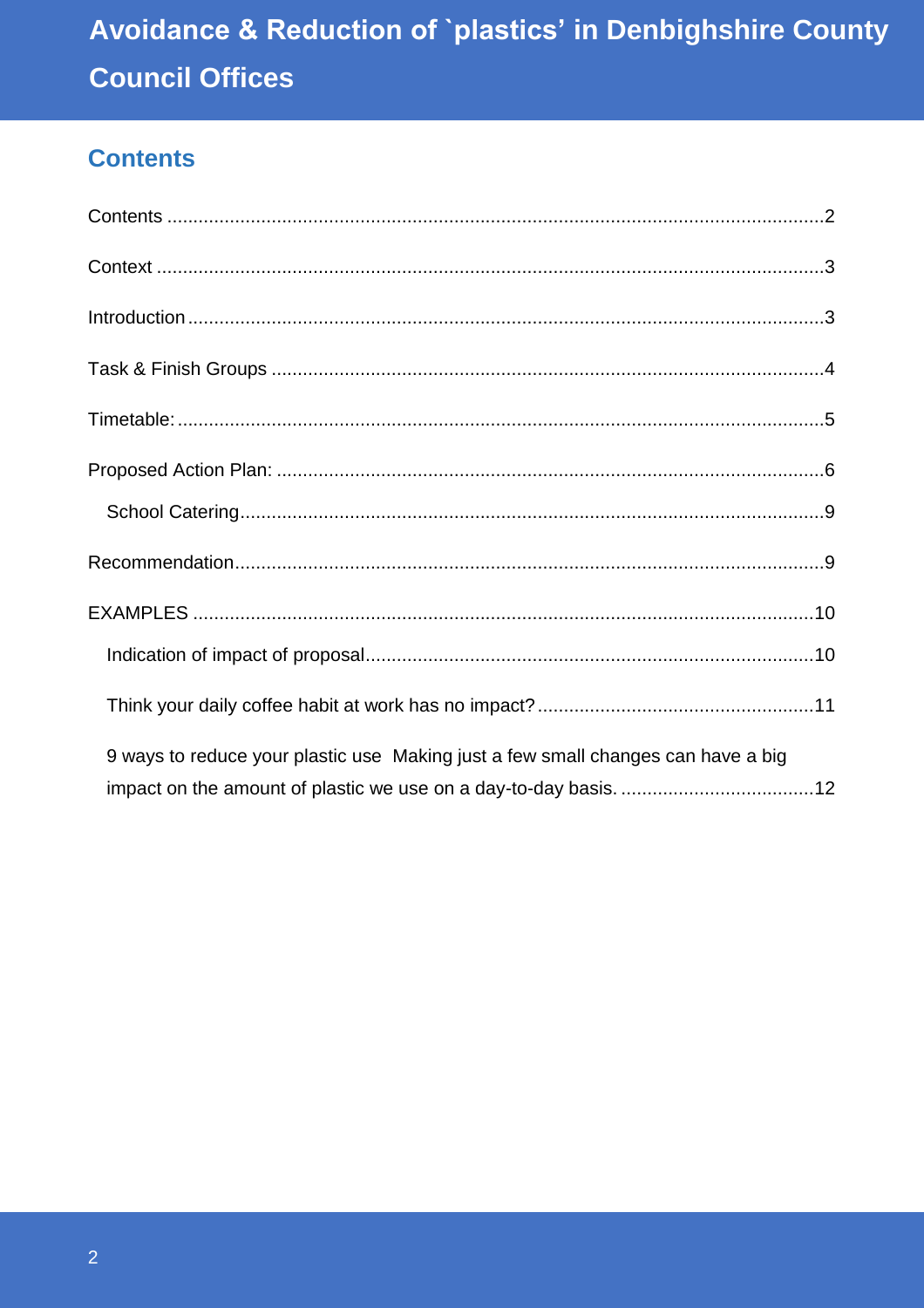## <span id="page-2-0"></span>**Context**

Notice of Motion: The notice of motion brought to the meeting of full Council in July 2018 stemmed from:

- 1. Global and local environmental concerns regarding the use of plastic.
- 2. The duty under the Wellbeing of Future Generations Act for public bodies in Wales to act in a manner which is globally responsible.
- 3. The Environmental Priority contained within Denbighshire's Corporate Plan.

RESOLVED that the Council supports in principle the reduction in the use of plastic but asks that it be referred to Scrutiny for detailed consideration and a further report back to Council.

Full Council – 3rd July 2018

## <span id="page-2-1"></span>**Introduction**

It was recognised that Denbighshire County Council is broadly in support of showing leadership to the rest of the County in its use of plastic; however, there was a lack of understanding of the impact that any decision on the use of plastics within the Council might have on the delivery of a range of Council services, including budgetary and other implications.

In-depth work was required in order for informed recommendations, in the form of an Action Plan, to be made to Scrutiny and to full Council, based on robust evidence regarding potential alternatives to plastic.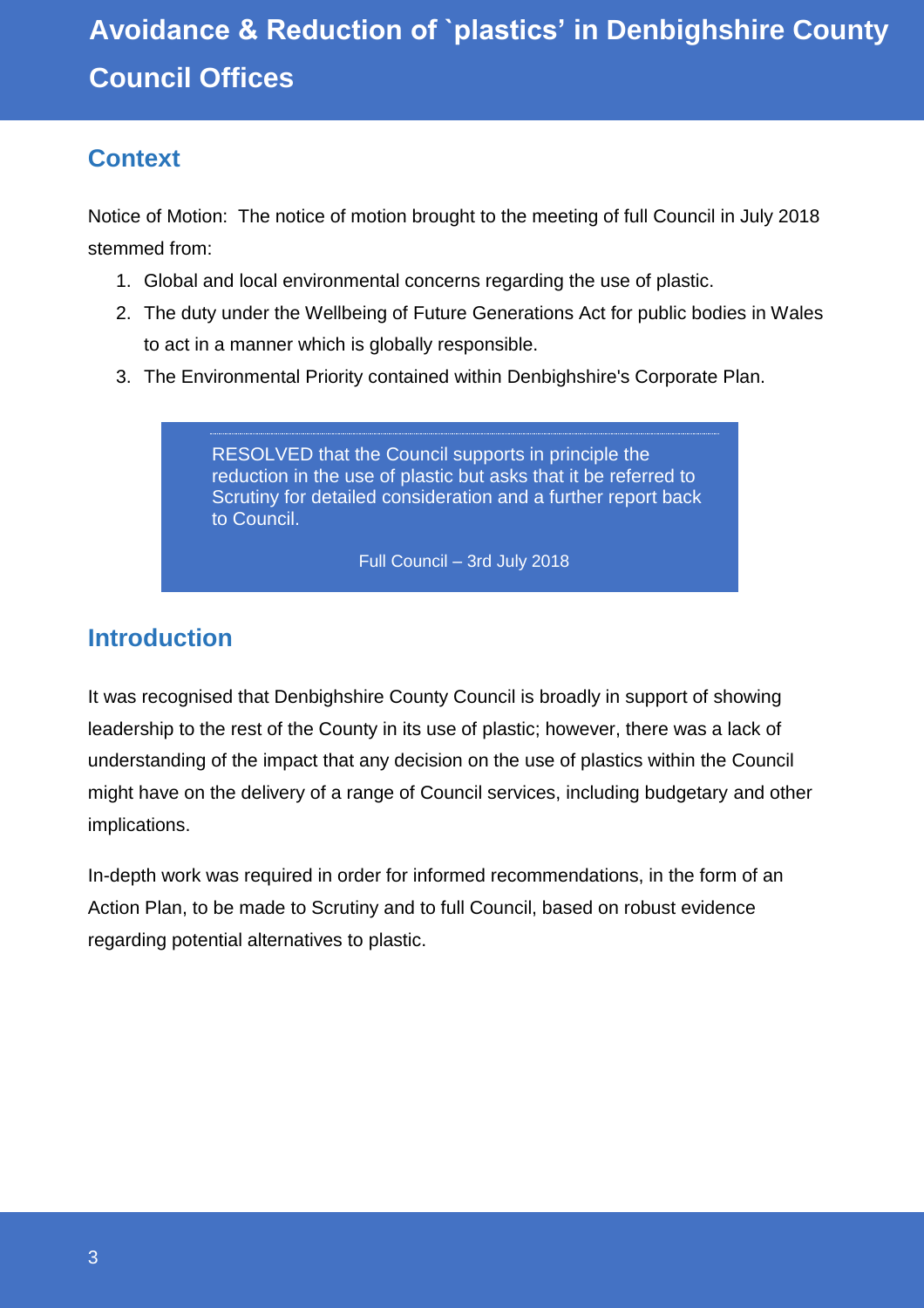## <span id="page-3-0"></span>**Task & Finish Groups**

A Member Use of Plastics Task & Finish Group informed by an Officer Task & Finish Group was established as it was important for this Group to set realistic ambitions and goals, as well as ones which do not have unintended consequences e.g.

- $\triangleright$  Replacing plastic with materials that are significantly more expensive leading to increased costs that could result in having to cut existing valued services.
- $\triangleright$  Replacing plastic with alternative products that cannot be recycled so end up in landfill or energy from waste facilities.
- $\triangleright$  Replacing plastic with alternative products that result in an inferior service delivery, particularly in areas of health and wellbeing.

As an initial action, we understand that further short, medium and long-term actions to achieve a `reduction in plastics' within the council will need to be progressed and these are proposed below:

- 1. An Action Plan, including SMART objectives, for a reduction in the use of plastics within Denbighshire Council, to be implemented within Denbighshire County Council.
- 2. Achievement of objectives contained within this Action Plan will demonstrate that the Council is taking a lead in Denbighshire in reducing the use of plastics.
- 3. A reduction in the use of plastics by Denbighshire County Council will contribute towards the Environmental Priority contained within the Corporate Plan.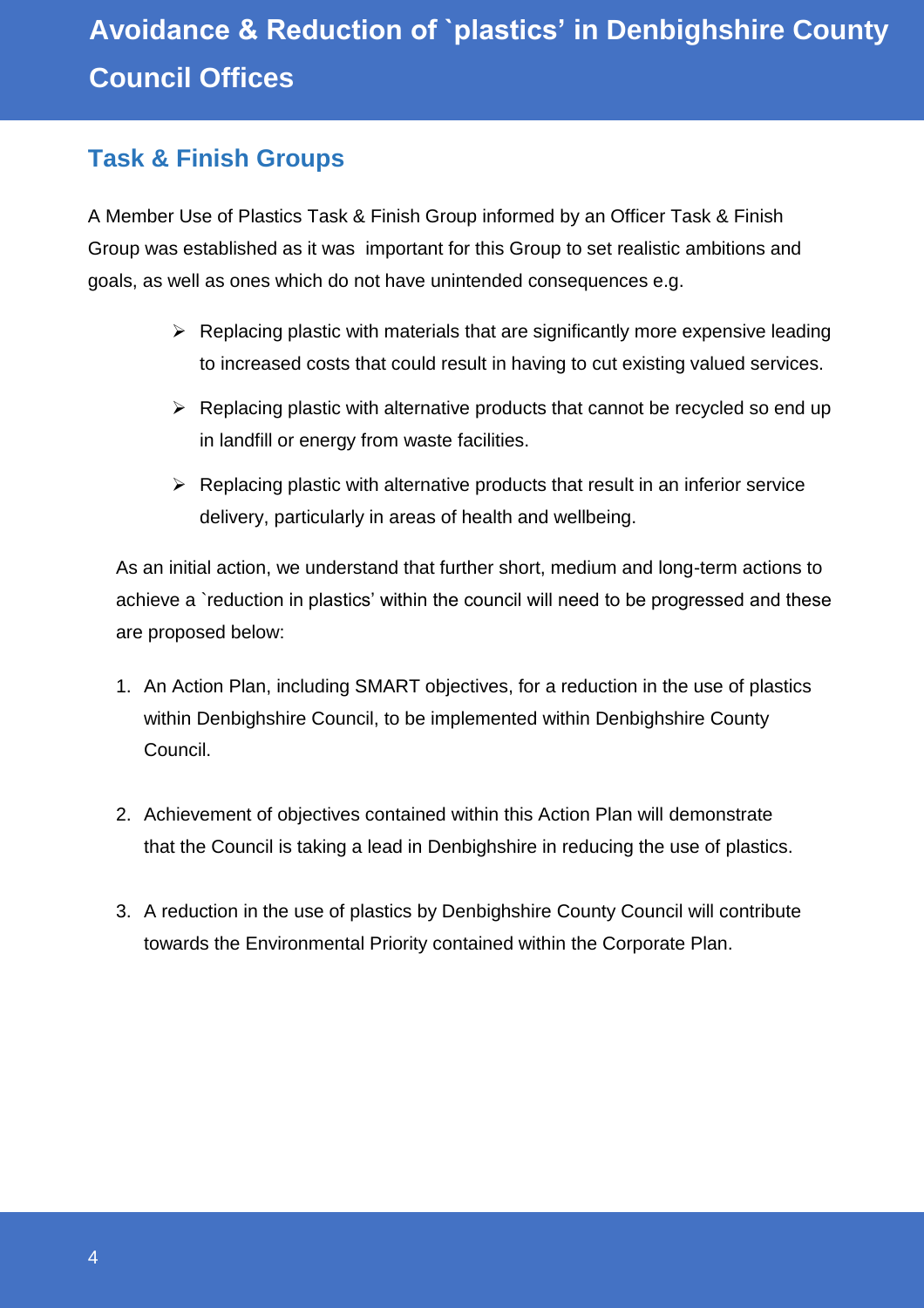## <span id="page-4-0"></span>**Timetable:**

| <b>TIMETABLE</b>              |                     |                                  |                              |
|-------------------------------|---------------------|----------------------------------|------------------------------|
| <b>Group/Committee</b>        | <b>Title</b>        | <b>Date</b>                      | <b>Proposed action</b>       |
| Use of Plastics Task &        | Use of Plastics     | 10 <sup>th</sup> October 2019    | To consider proposed         |
| <b>Finish Group</b>           | Task & Finish       |                                  | action plan for Scrutiny     |
|                               | Group               |                                  | Report                       |
|                               |                     | 14th November 2019               | Finalise action plan         |
| <b>Scrutiny Report</b>        | Performance         | 28 <sup>th</sup> November 2019   | "the Council supports in     |
| outlining the following       | Scrutiny            |                                  | principle the reduction in   |
| Actions/                      | Committee           | (paper deadline 14 <sup>th</sup> | the use of plastic but asks  |
| <b>Recommendations</b>        |                     | November 2019)                   | that it be referred to       |
|                               |                     |                                  | Scrutiny for detailed        |
|                               |                     |                                  | consideration and a further  |
|                               |                     |                                  | report back to Council."     |
|                               |                     |                                  | Agree recommendations to     |
|                               |                     |                                  | <b>Full Council</b>          |
| Update to SLT                 | <b>SLT</b>          | 5 <sup>th</sup> December 2019    | To provide SLT with          |
|                               |                     |                                  | update on 'plastics'         |
| <b>Scrutiny Report - Full</b> | <b>Full Council</b> | 28 <sup>th</sup> January 2020    | To agree proposed            |
| Council                       |                     | (paper deadline 14 <sup>th</sup> | Scrutiny recommendations     |
|                               |                     | January 2020)                    | on how the Council can       |
|                               |                     |                                  | reduce its use of plastic in |
|                               |                     |                                  | a deliverable and            |
|                               |                     |                                  | sustainable way              |
| Business Case -               | Environment &       | February 2019                    | Develop agreed proposed      |
| Action Plan to                | Communities         |                                  | actions into a Business      |
| Environment &                 | Programme           |                                  | Case                         |
| Communities                   | <b>Board</b>        |                                  |                              |
| Programme Board               |                     |                                  |                              |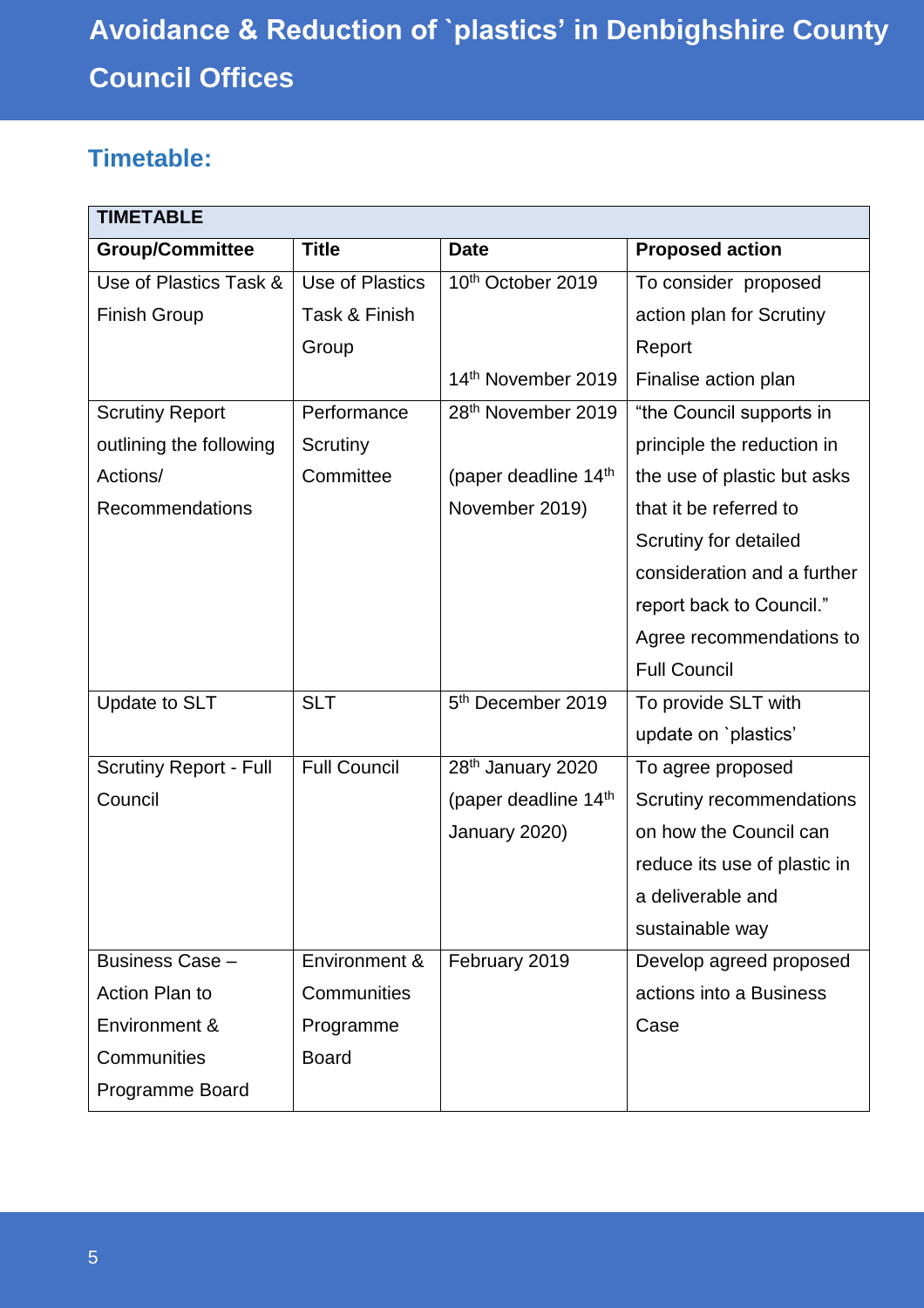<span id="page-5-0"></span>

| Proposed Action Plan: Proposed Action Plan: Avoidance & Reduction of `plastics' in<br><b>Denbighshire County Council offices</b> |                                                                                                                |                                                                                                               |                                                                                                                                                |
|----------------------------------------------------------------------------------------------------------------------------------|----------------------------------------------------------------------------------------------------------------|---------------------------------------------------------------------------------------------------------------|------------------------------------------------------------------------------------------------------------------------------------------------|
| <b>ACTION</b>                                                                                                                    | <b>WHERE</b>                                                                                                   | <b>WHEN</b>                                                                                                   | <b>IMPACT</b>                                                                                                                                  |
| Stop the provision of<br>blue plastic water cups at<br>water coolers within<br>council buildings                                 | County Hall<br><b>Russell House</b><br>Caledfryn                                                               | Recommendation:<br>with immediate<br>effect                                                                   | Avoidance of<br>use/purchase of blue<br>plastic water cups<br>14,000 (baseline) per<br>annum<br>£532 (baseline) per<br>annum                   |
| Encourage the reuse of<br>water bottles to refill at<br>water coolers                                                            | County Hall<br><b>Russell House</b><br>Caledfryn                                                               | Recommendation:<br>Phased approach as<br>existing stock of<br>blue plastic water<br>cups are utilised         | Encourage re-use of<br>water bottles                                                                                                           |
| Remove water coolers<br>altogether                                                                                               | County Hall<br><b>Russell House</b><br>Caledfryn<br>And any other satellite<br>sites, eg. Kinmel Park<br>Depot | Recommendation:<br>with immediate<br>effect<br>Carbon filters to be<br>fitted to water taps<br>(minimal cost) | No provision of water<br>coolers<br>Tap water available<br>£9,000 rental<br>(baseline) per annum<br>Carbon reduction                           |
| Stop the provision of<br>cups at refreshment<br>points within council<br>buildings                                               | County Hall<br>Russell House<br>Caledfryn                                                                      | Recommendation:<br>Phased approach as<br>existing stock is<br>utilised                                        | Avoidance of<br>use/purchase of single<br>use cups that contain<br>plastic<br>25,270 (baseline) per<br>annum<br>£1,616 (baseline) per<br>annum |
| Staff Campaign to `bring<br>your own cup' to<br>work/office/meetings                                                             | County Hall<br>Russell House<br>Caledfryn                                                                      | Messages on LINC<br>Amendment to<br>refreshment<br>booking form to<br>encourage `bring a<br>cupp'             | Avoidance of provision<br>of cups that contain<br>plastic                                                                                      |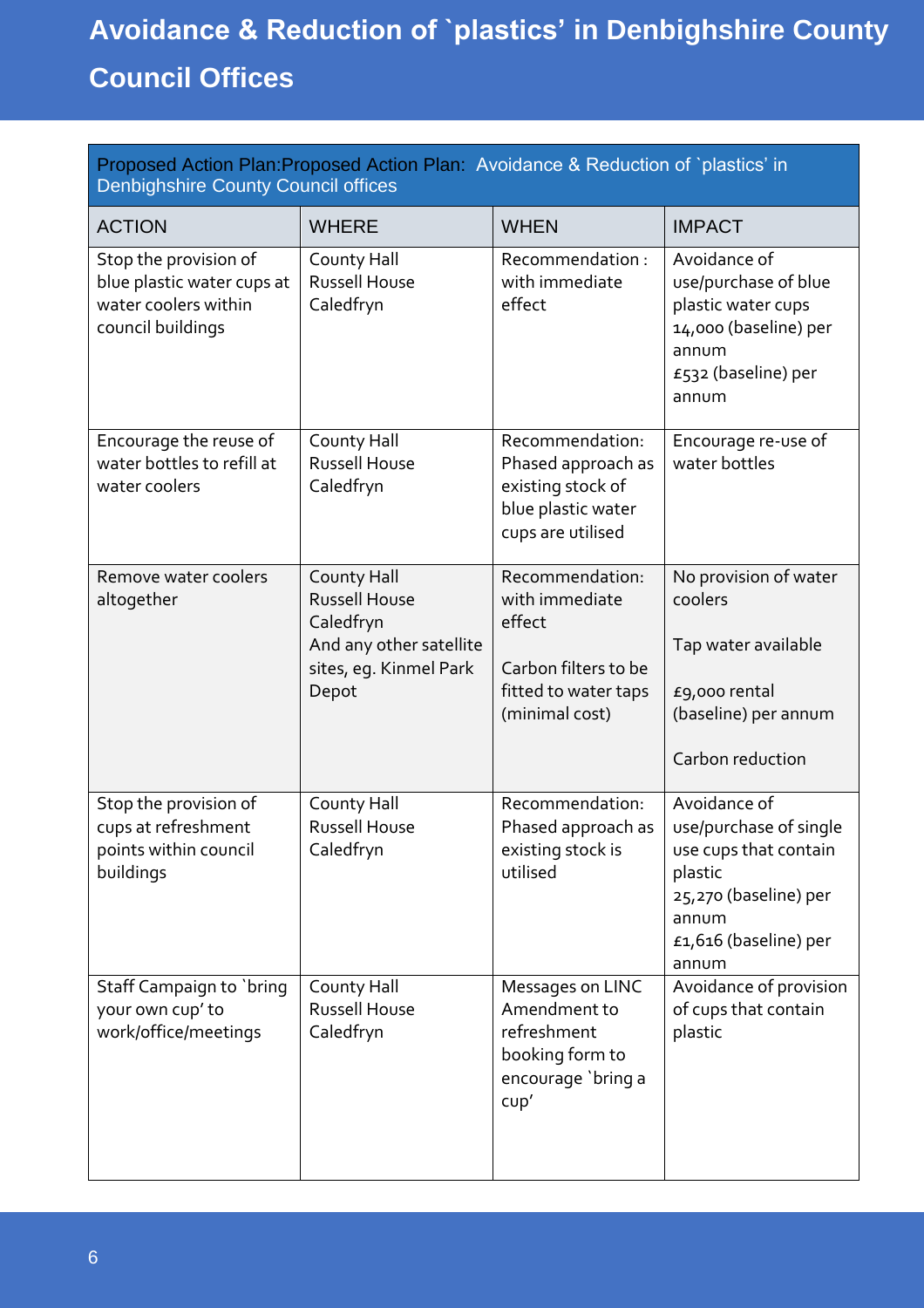| Proposed Action Plan: Avoidance & Reduction of `plastics' in Denbighshire County Council<br>offices           |                                                  |                                                           |                                                                                                                                |
|---------------------------------------------------------------------------------------------------------------|--------------------------------------------------|-----------------------------------------------------------|--------------------------------------------------------------------------------------------------------------------------------|
| <b>ACTION</b>                                                                                                 | <b>WHERE</b>                                     | <b>WHEN</b>                                               | <b>IMPACT</b>                                                                                                                  |
| Remove refreshment<br>stations altogether from<br>council offices                                             | County Hall<br><b>Russell House</b><br>Caledfryn | Recommendation:<br>with immediate<br>effect               | Return to 'flasks' if<br>applicable                                                                                            |
|                                                                                                               |                                                  |                                                           | Carbon reduction<br>Baseline : $E4,078$ per<br>annum                                                                           |
| Reduce provision of<br>plastic milk containers<br>'jiggers' at refreshment<br>points<br>Plastic stirrers (not | County Hall<br>Caledfryn<br><b>Russell House</b> | Explore options<br>with FMU suppliers<br>re: refreshments | Avoidance of use of<br>plastic milk containers<br>50 boxes per annum,<br>120 per box<br>6,000 (baseline) per<br>annum          |
| applicable) - wooden<br>stirrers                                                                              |                                                  |                                                           | £212.50 (baseline) per<br>annum                                                                                                |
| Promote behaviour<br>change to either avoid or<br>reduce plastic use to all<br>council staff                  | All staff via LINC                               | Recommendation:<br>with immediate<br>effect               | Raise awareness of 9<br>ways of reducing<br>plastic use in<br>work/personal<br>situations                                      |
|                                                                                                               |                                                  |                                                           | `Making just a few<br>small changes can<br>have a big impact on<br>the amount of plastic<br>we use on a day-to-<br>day basis.' |
| Stop purchase of plastic<br>stationary wallets in all<br>services                                             | County Hall<br>Caledfryn<br><b>Russell House</b> | Recommendation:<br>with immediate<br>effect               | Reuse supplies within<br>services                                                                                              |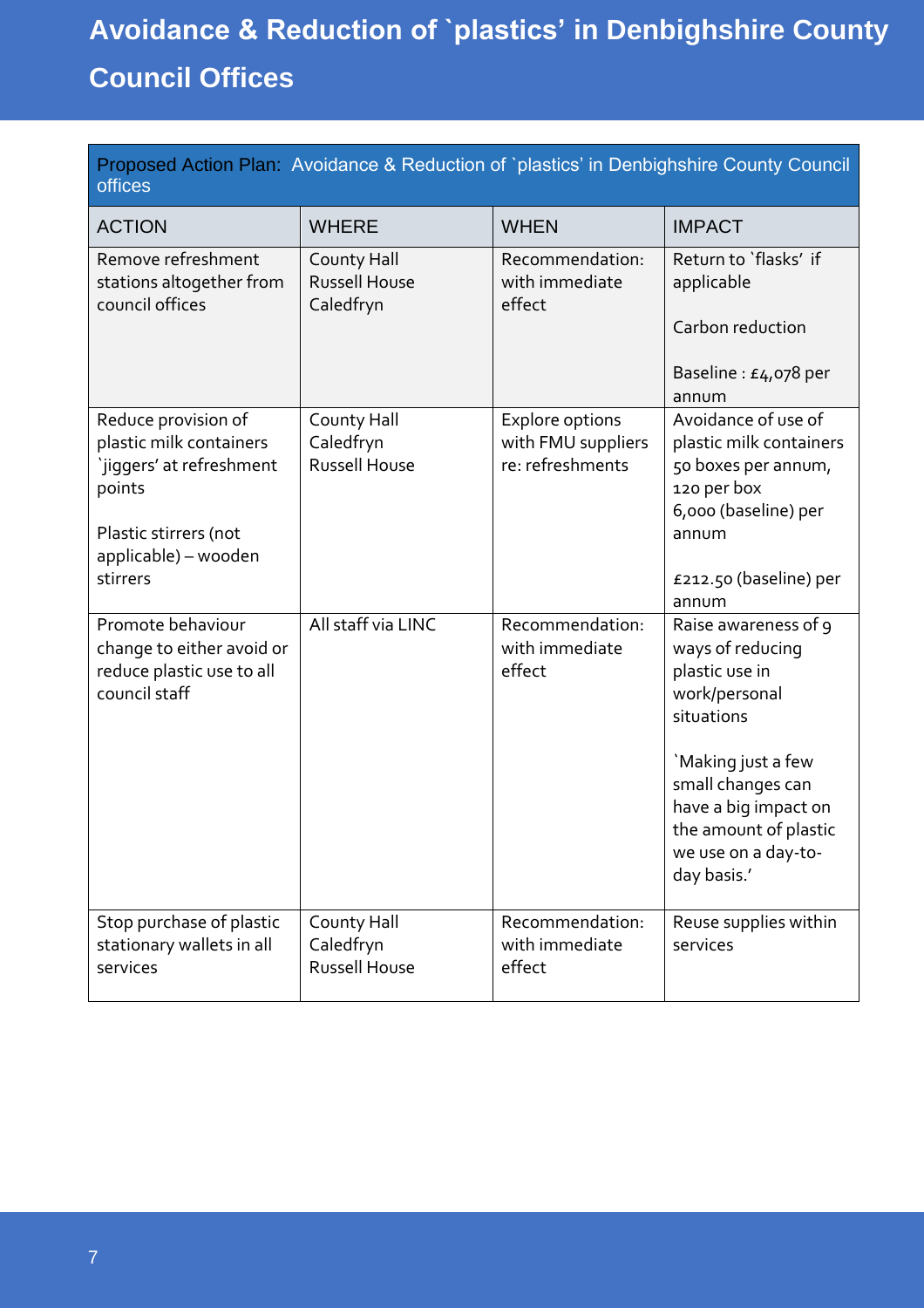<span id="page-7-0"></span>

| Proposed Action Plan: Avoidance & Reduction of `plastics' in Denbighshire County Council<br>offices                                         |                                                                                                                             |                                                                                                                |                                                                                           |
|---------------------------------------------------------------------------------------------------------------------------------------------|-----------------------------------------------------------------------------------------------------------------------------|----------------------------------------------------------------------------------------------------------------|-------------------------------------------------------------------------------------------|
| <b>ACTION</b>                                                                                                                               | <b>WHERE</b>                                                                                                                | <b>WHEN</b>                                                                                                    | <b>IMPACT</b>                                                                             |
| Remove vending<br>machines completely                                                                                                       | County Hall<br>Caledfryn<br><b>Russell House</b>                                                                            | Recommendation:<br>to remove vending<br>machines                                                               | Reduction in<br>availability of plastic<br>items<br>Reduction in energy<br><b>USe</b>     |
|                                                                                                                                             |                                                                                                                             |                                                                                                                | Carbon reduction<br><b>Health benefits</b>                                                |
| Arrange consultation<br>with School Forum to<br>challenge 'avoidance and<br>reduction of plastics' in<br>our council offices                | Challenge for:<br>County Hall<br>Caledfryn<br><b>Russell House</b>                                                          | Once action plan<br>approved - arrange<br>challenge around<br>actions - prior to<br>Council<br>(December 2019) | School pupil<br>involvement in project                                                    |
| <b>NEXT STEPS</b>                                                                                                                           |                                                                                                                             |                                                                                                                |                                                                                           |
| The Member Task &<br>Finish Group to explore<br>and investigate options<br>to avoid and reduce<br>plastics in other areas of<br>the council | Next 12 months -<br>focus on initial priority<br>area:<br>School catering                                                   | 2020-2021                                                                                                      | Avoid and reduce<br>plastic throughout the<br>wider council                               |
| All staff through their<br>management structures<br>to look at how to avoid or<br>reduce plastics within the<br>council                     | All services<br>Via all communication<br>channels eg.<br>Visiontime, payslips,<br>etc<br>Considered and<br>monitored by SLT | Recommendation:<br>all staff to consider                                                                       | Ideas to be considered<br>to avoid and reduce<br>plastics throughout<br>the wider council |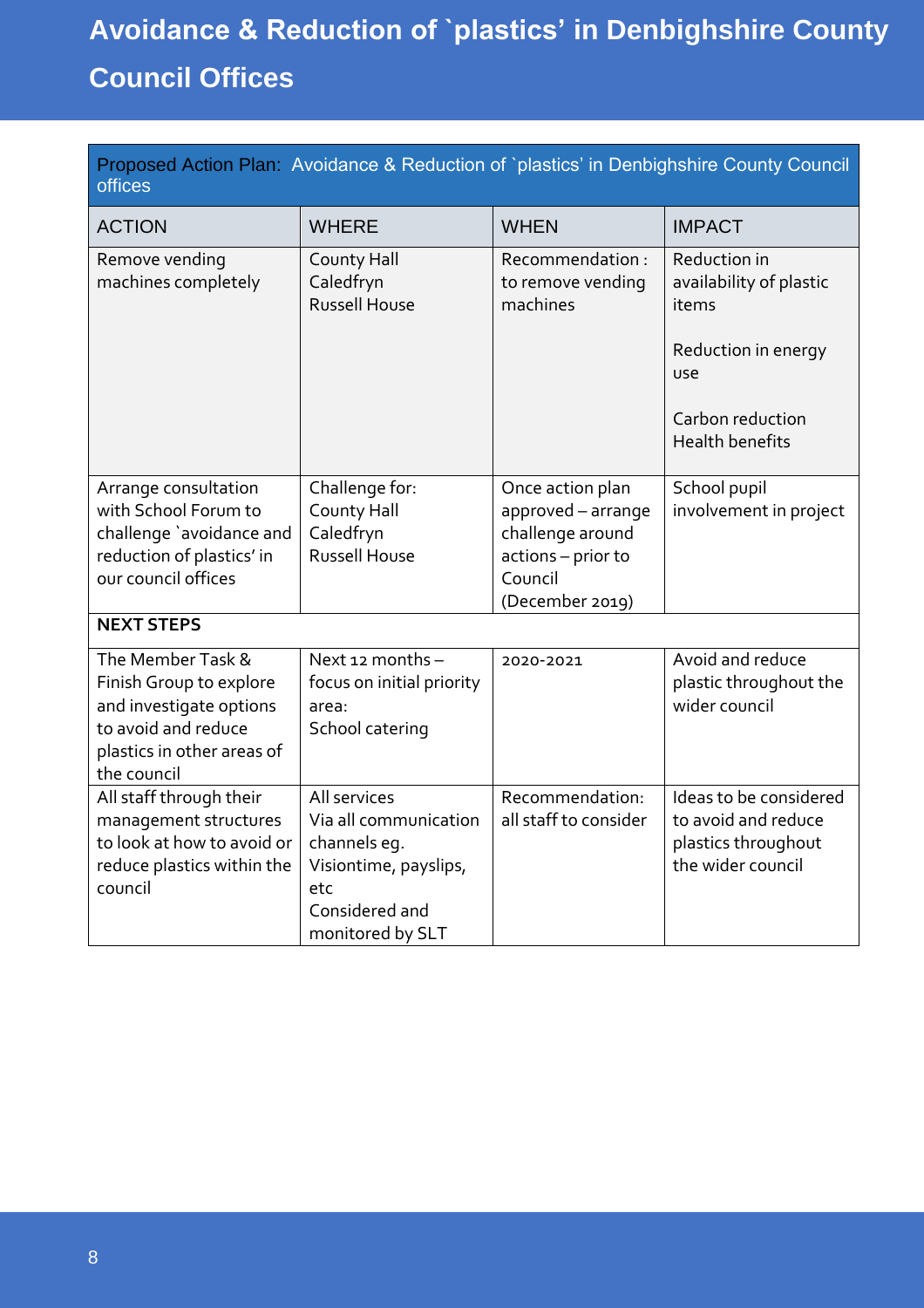### **Officers' Task & Finish Group**

It is noted that many other areas of the council were explored and investigated in the preparation of this report, which included all services. In particular,

- FMU (Schools Catering and Café R)
- FMU (1891, North Wales Bowls, Nova)
- FMU (Council Buildings)
- HES (Waste Management)

## **Future of Member Task & Finish Group**

It is acknowledged that there are many other areas of the council for the group to explore, investigate and make further recommendations for action. It should be noted that polystyrene boxes in schools have been phased out and replaced with a cardboard substitute. Sandwich container options have been investigated in detail, however, it has been identified that replacing plastic would be with materials that are significantly more expensive leading to increased costs that are not currently feasible. However, the Group as a next step are proposing to look at `School Catering' over the next 12 months.

### <span id="page-8-0"></span>Recommendations are:

- 1. The proposed Action Plan be approved.
- 2. The Members' Task & Finish Group to continue their work on avoiding and reducing plastics for a further 12 months to look at the following specific area:
	- a. School Catering
- 3. The `avoidance and reduction of plastics within council offices' be a work stream linked to the wider Climate Change and Ecological Emergency response.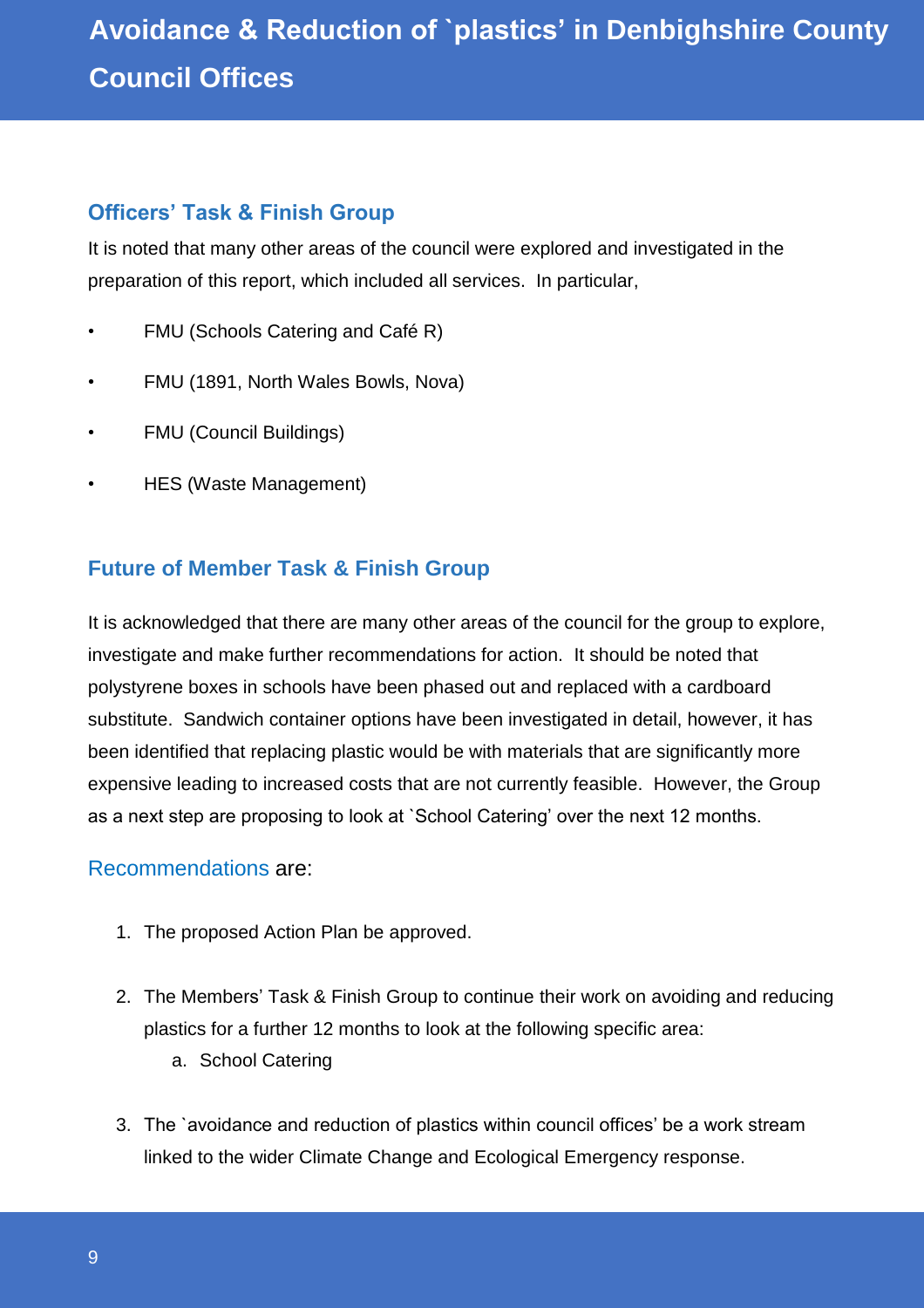### <span id="page-9-0"></span>EXAMPLES

<span id="page-9-1"></span>**Indication of impact of proposal**: By no longer supplying 'single use' plastic water cooler cups within our 3 main council buildings – County Hall, Caledfryn and Russell House the following reductions in `single-use plastic' use would be achieved:

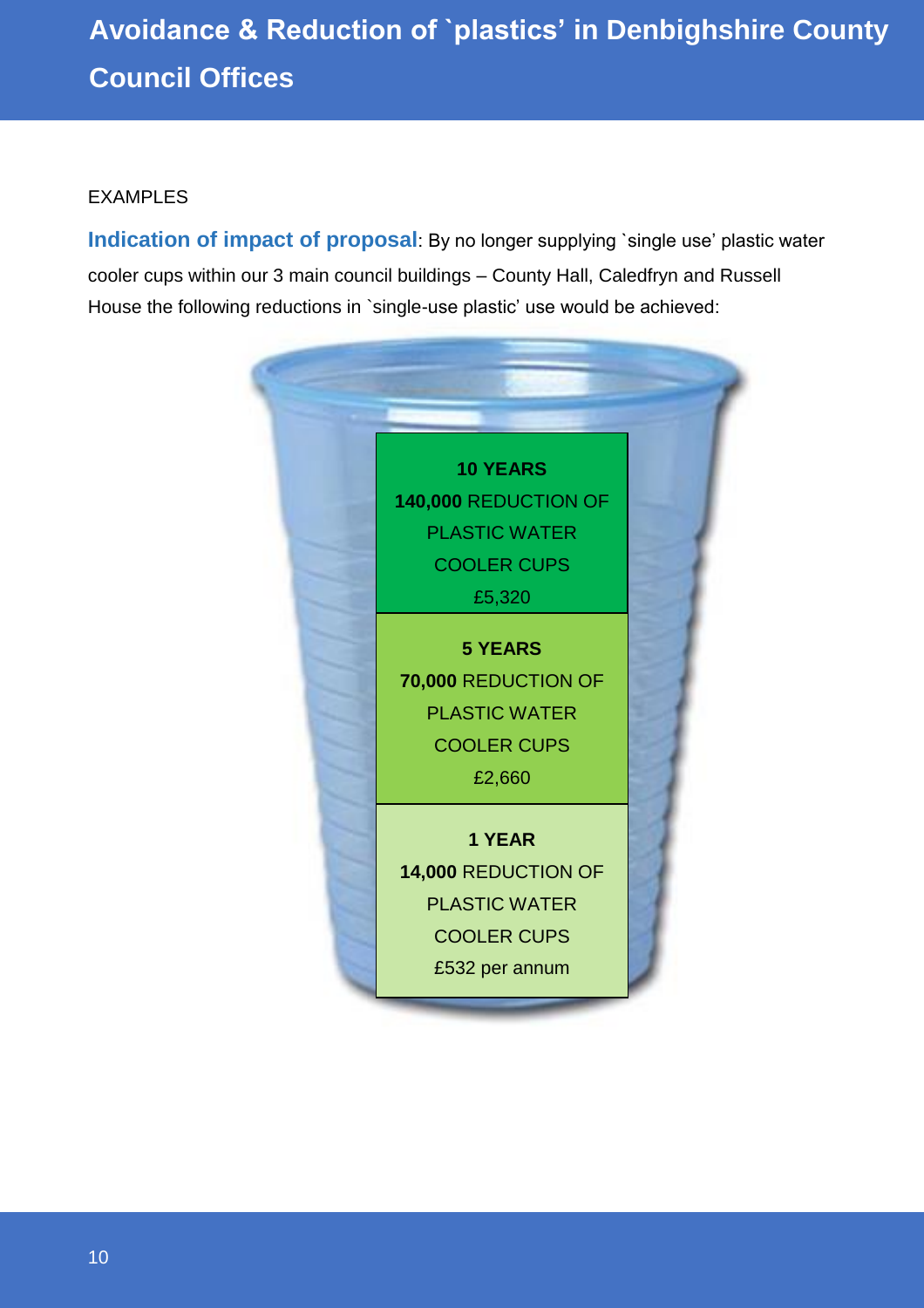### <span id="page-10-0"></span>**Think your daily coffee habit at work has no impact?**

Think again. It may not seem like a big deal, but single-use coffee cups have a significant, negative impact on the environment.

Many paper cups are coated or have a plastic liner between the paper layers to prevent leakage, or they are made of non-recyclable Styrofoam and therefore cannot be recycled.

## So what can you do?



Bring a ceramic coffee cup or travel mug from home to use in work/office

Use a reusable coffee cup when you get coffee `to go' – either on your way to work or when you're out and about – many coffee shops offer a discount when you do this.

Most of us already have reusable hot beverage containers – find yours in your kitchen cabinet!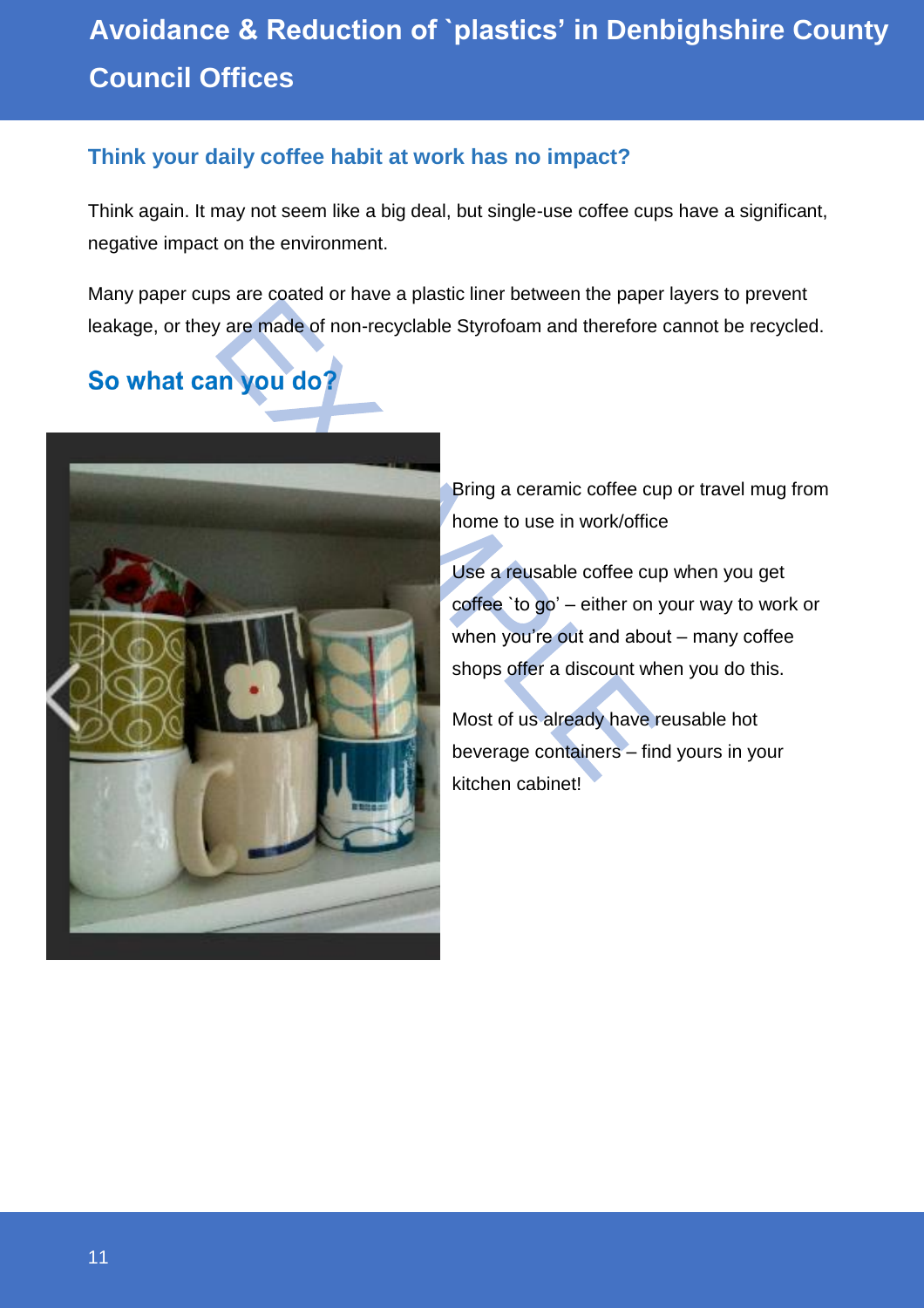### <span id="page-11-0"></span>**9 ways to reduce your plastic use**

Making just a few small changes can have a big impact on the amount of plastic we use on a day-to-day basis.

#### **[1. Carry a reusable bottle](https://www.greenpeace.org.uk/plastic-bottles/?source=wb&subsource=20170310ocwb03)**

In the UK we use over 35 million plastic bottles every day! Carrying a reusable bottle is a great way to cut your plastic use and save money too!

#### **2. [Say no to plastic straws](https://www.greenpeace.org.uk/final-straw-20170310)**

Plastic straws are bad news for our oceans. Next time you order a drink, think about whether you need a straw – and if you don't, just say no! You can also ask your local pub to stop adding straws to drinks as standard and offer paper straws to those who want one

#### **3[.Take a reusable coffee cup](https://www.greenpeace.org.uk/wake-up-and-smell-the-coffee/?source=wb&subsource=20170310ocwb01)**

2.5 billion coffee cups are thrown away every year in the UK – and less than 1 in 400 are recycled. Carry a reusable cup with you – some cafes even offer a small discount if you use your own cup (and if they don't ask them why not!)

#### **4. [Avoid excessive food packaging](https://www.greenpeace.org.uk/cut-it-out-20170313/?source=wb&subsource=20170313ocwb01)**

Whether it's making different choices in the supermarket or choosing a different place to shop, we can all try and cut down the plastic we buy. And as an added bonus, loose fruit and veg is often cheaper than pre-packaged alternatives!

#### **5. Use refill stations for detergents**

There are some products where it's difficult to avoid a plastic container (for example washing up liquid or laundry liquid) – the good news is that there are an increasing amount of places where you can refill your old bottles.

#### **6. Say no to disposable cutlery**

We've all been there – caught out in a cafe or at a train station when we've bought a salad or a yogurt but the only cutlery on offer is plastic! Whilst it's hard to plan for every opportunity, consider carrying a spoon or fork (or spork!) in your bag or keeping cutlery at work.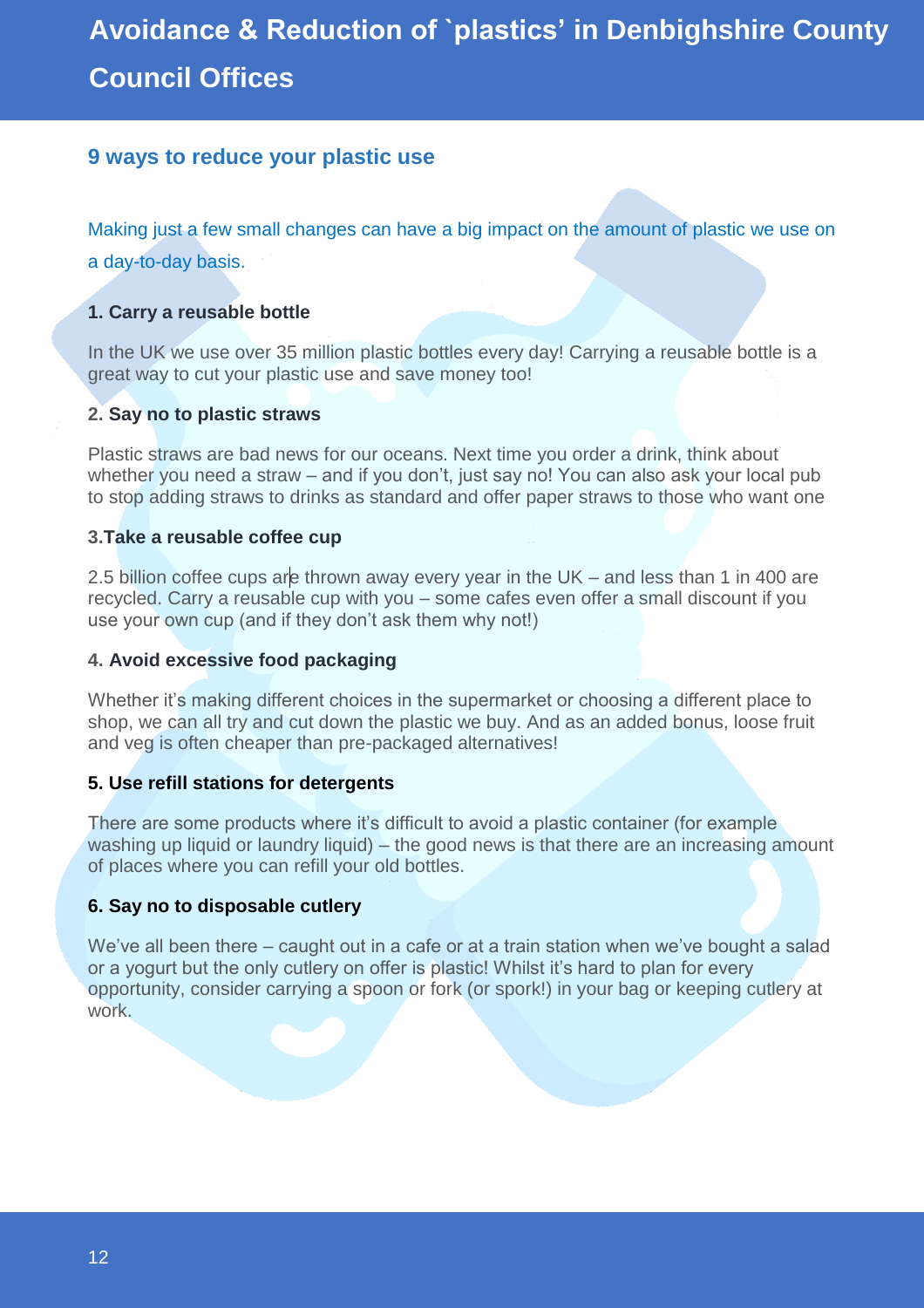### **7. Get your milk delivered**

Although the early morning sound of a milk float is not as common as it used to be, there are still lots of places in the UK where you can get milk delivered in glass bottles – which are then collected and reused.

### **8. Avoid microbeads**

The good news is that the UK government announced a ban on microbeads! However, the ban came into force in 2018, there may still be products on the shelves, [so keep checking](http://get.beatthemicrobead.org/)  [those labels before you buy](http://get.beatthemicrobead.org/) and avoid products containing polyethylene (PE), polypropylene (PP), polyethylene terephthalate (PET), polymethyl methacrylate (PMMA), polytetrafluoroethylene (PTFE) and nylon.

#### **9. Carry a shopping bag**

Since the plastic bag charge was introduced, there's been a massive 85% drop in their use. Many of us are used to carrying an extra bag with us – if you still find it hard to remember, try a foldaway one that you can carry in your normal day bag.